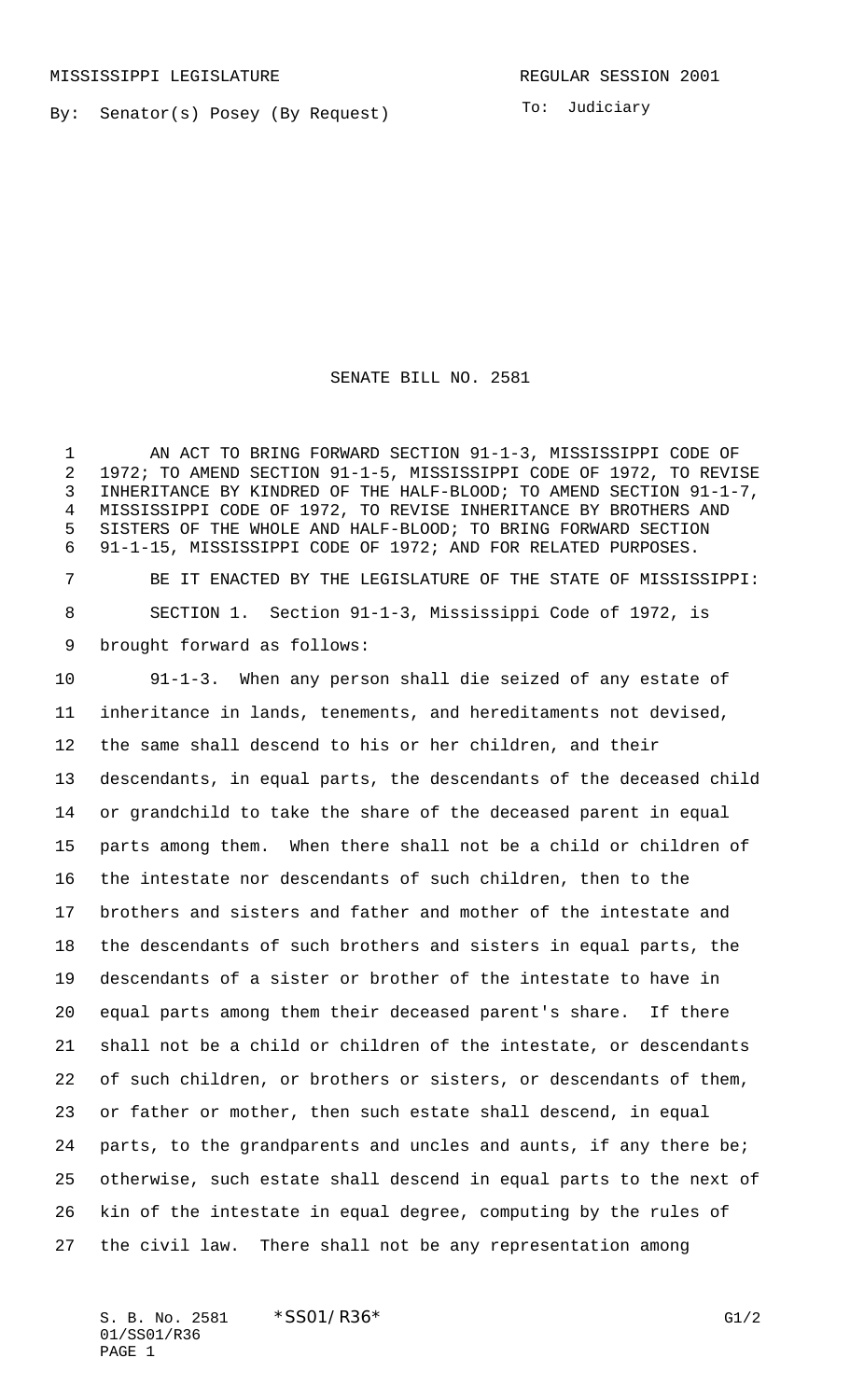collaterals, except among the descendants of the brothers and sisters of the intestate.

 SECTION 2. Section 91-1-5, Mississippi Code of 1972, is amended as follows:

 91-1-5. There shall not be, in any case, a distinction between the kindred of the whole and half-blood, except that the kindred of the whole-blood, in equal degree, shall be preferred to the kindred of the half-blood in the same degree except as may be specifically provided by law.

 SECTION 3. Section 91-1-7, Mississippi Code of 1972, is amended as follows:

 91-1-7. If a person dies intestate leaving no children or descendants of children, the surviving spouse of the decedent shall be entitled to the decendent's entire estate, real and 42 personal, in fee simple, after payment of the decedent's debts; but where the deceased **\* \* \*** shall leave a child or children by that or a former marriage, or descendants of such child or 45 children, the surviving spouse shall have a child's part of the estate, in either case in fee simple. **\* \* \*** If **\* \* \*** there are descendants of other children who have died before the decedent, the descendants shall inherit the share to which the parent would have been entitled if living, as coheirs with the surviving children. **\* \* \***

 The property that devolves to the brothers or sisters is divided among them equally, if they are all born of the same 53 parents. If they are born of different unions, it is equally divided between the paternal and maternal lines of the deceased; brothers or sisters fully related by blood take in both lines and those related by half-blood take each in his own line. If there are brothers or sisters on one side only, they take the entirety to the exclusion of all relations in the other line. SECTION 4. Section 91-1-15, Mississippi Code of 1972, is brought forward as follows:

S. B. No. 2581 \*SS01/R36\* 01/SS01/R36 PAGE 2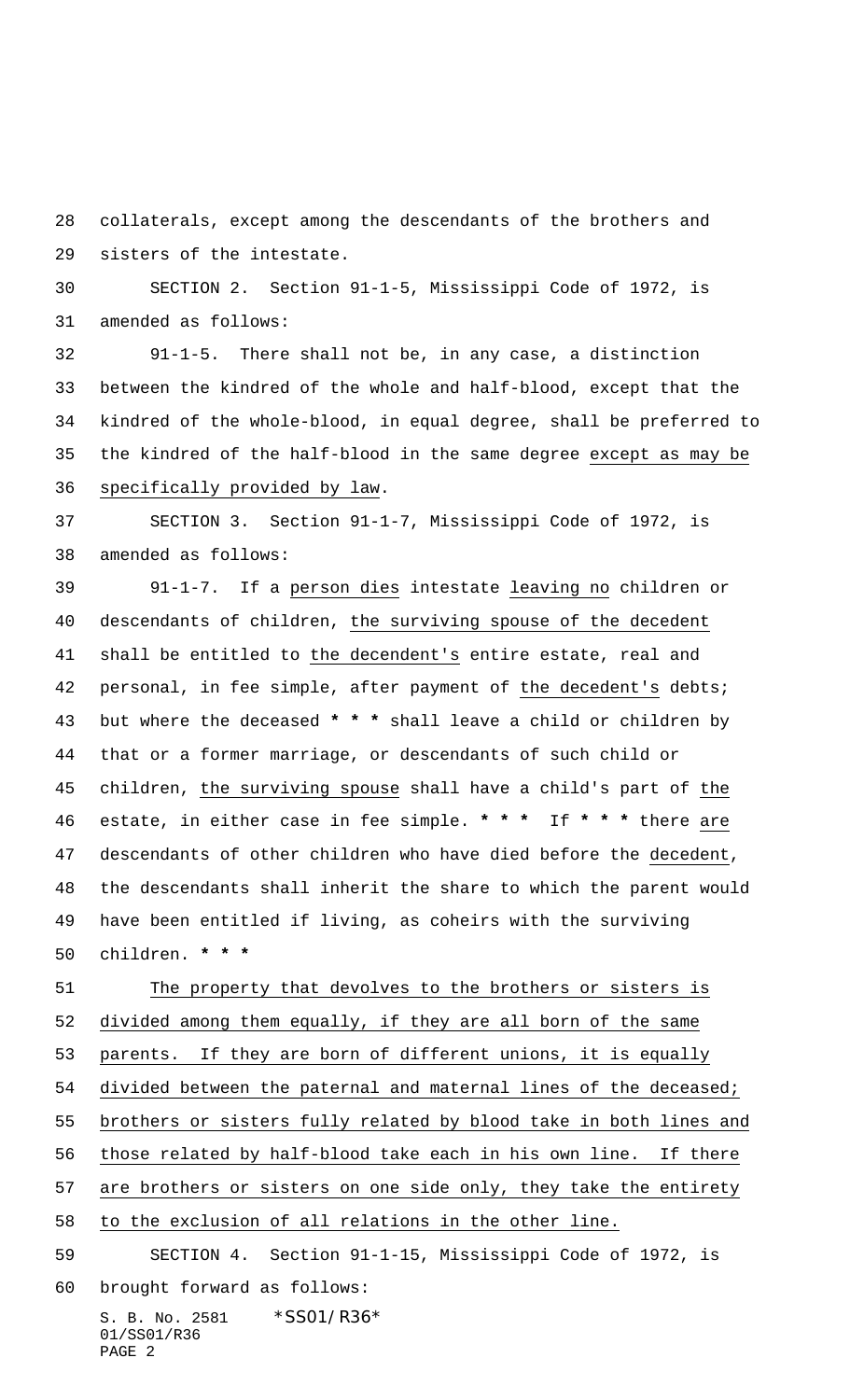91-1-15. (1) The following terms shall have the meaning ascribed to them herein:

 (a) "Remedy" means the right of an illegitimate to commence and maintain a judicial proceeding to enforce a claim to inherit property from the estate of the natural mother or father of such illegitimate, said claim having been heretofore prohibited by law, or prohibited by statutes requiring marriage between the natural parents, or restrained, or enjoined by the order or process of any court in this state.

 (b) "Claim" means the right to assert a demand on behalf of an illegitimate to inherit property, either personal or real, from the estate of the natural mother or father of such illegitimate.

 (c) "Illegitimate" means a person who at the time of his birth was born to natural parents not married to each other and said person was not legitimized by subsequent marriage to said parents or legitimized through a proper judicial proceeding.

 (d) "Natural parents" means the biological mother or father of the illegitimate.

 (2) An illegitimate shall inherit from and through the illegitimate's mother and her kindred, and the mother of an illegitimate and her kindred shall inherit from and through the illegitimate according to the statutes of descent and distribution. However, if an illegitimate shall die unmarried and without issue, and shall also predecease the natural father, the natural mother or her kindred shall not inherit any part of the natural father's estate from or through the illegitimate. In the event of the death of an illegitimate, unmarried and without issue, any part of the illegitimate's estate inherited from the natural father shall be inherited according to the statutes of descent and distribution.

S. B. No. 2581 \*SS01/R36\* 01/SS01/R36 PAGE 3 (3) An illegitimate shall inherit from and through the illegitimate's natural father and his kindred, and the natural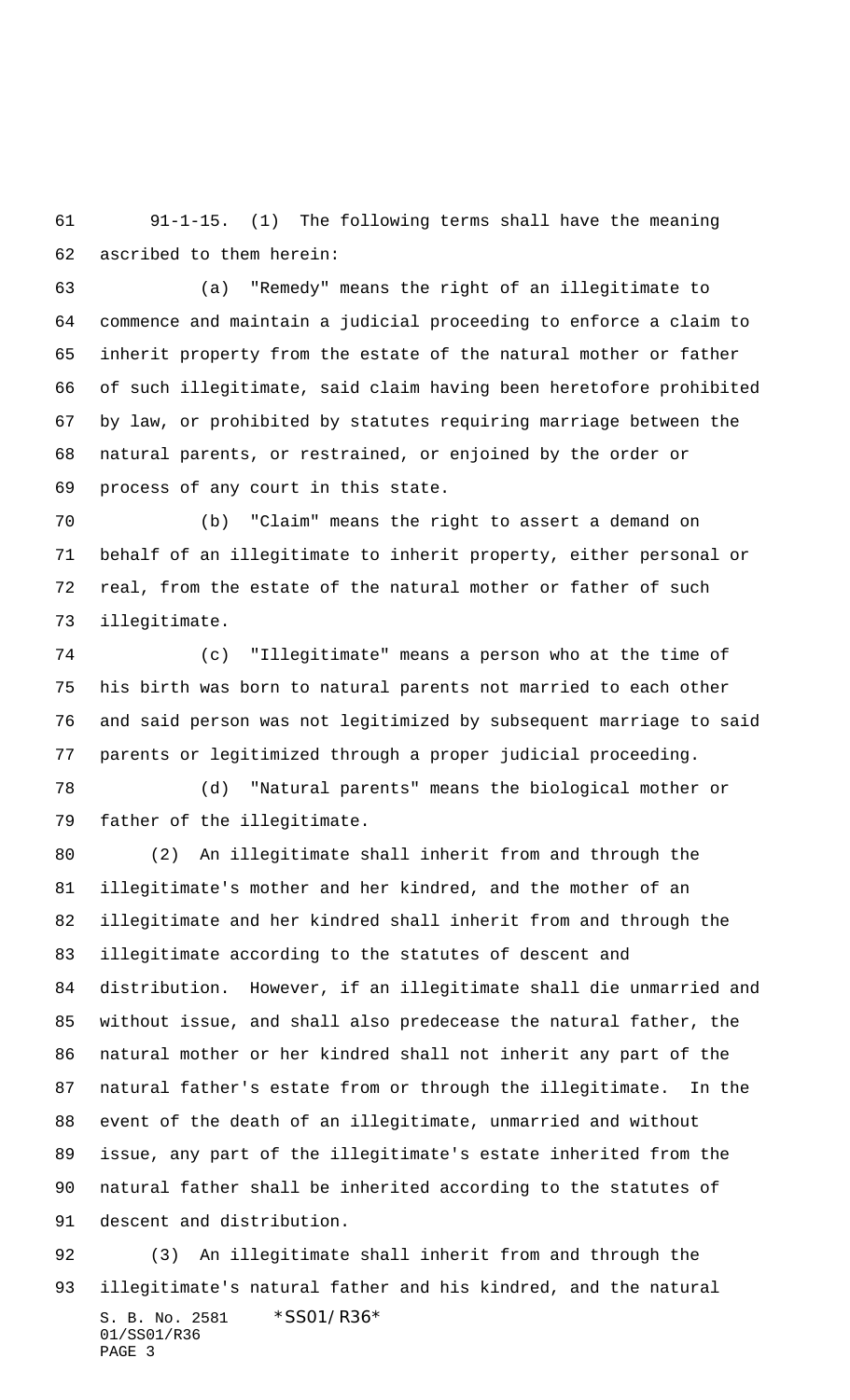father of an illegitimate and his kindred shall inherit from and through the illegitimate according to the statutes of descent and distribution if:

 (a) The natural parents participated in a marriage ceremony before the birth of the child, even though the marriage 99 was subsequently declared null and void or dissolved by a court; or

 (b) There has been an adjudication of paternity or legitimacy before the death of the intestate; or

 (c) There has been an adjudication of paternity after the death of the intestate, based upon clear and convincing evidence, in an heirship proceeding under Sections 91-1-27 and 91-1-29. However, no such claim of inheritance shall be recognized unless the action seeking an adjudication of paternity is filed within one (1) year after the death of the intestate or within ninety (90) days after the first publication of notice to creditors to present their claims, whichever is less; and such time period shall run notwithstanding the minority of a child. No claim of inheritance based on an adjudication of paternity, after death of the intestate, by a court outside the State of Mississippi shall be recognized unless:

 (i) Such court was in the state of residence of 116 the intestate at the time of the intestate's death; (ii) The action adjudicating paternity was filed within ninety (90) days after the death of the intestate; (iii) All known heirs were made parties to the action; and (iv) Paternity or legitimacy was established by clear and convincing evidence. (d) The natural father of an illegitimate and his

kindred shall not inherit:

S. B. No. 2581 \*SS01/R36\* 01/SS01/R36 PAGE 4